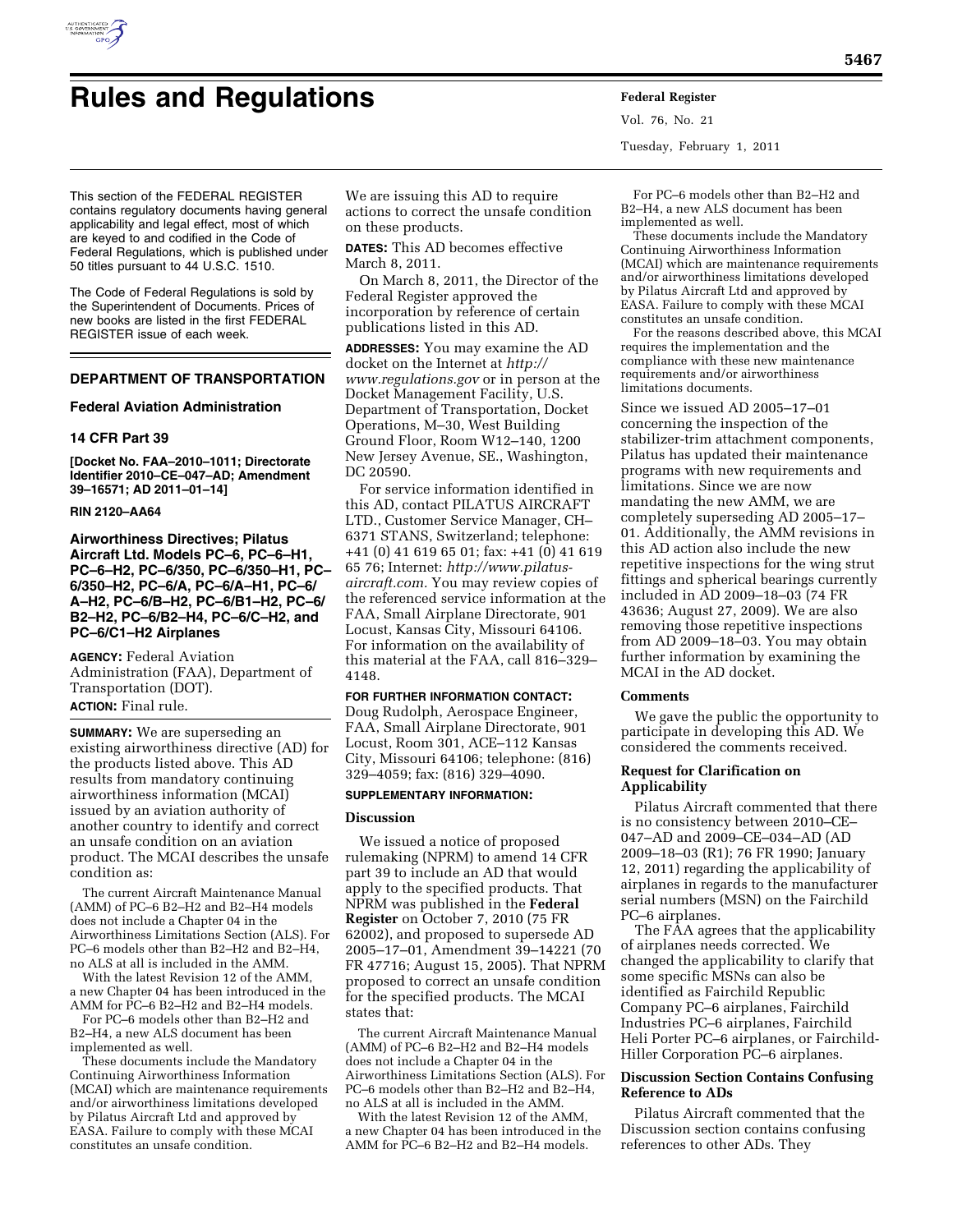commented that FAA AD 2005–17–01 refers to Pilatus SB 53–001/FOCA AD HB–2005–263. That Service Bulletin (SB) involves ''Stabilizer-Trim Attachment Components,'' whereas FAA AD 2009–18–03 mentioned later in the NPRM involves wing strut fittings. The new CH4/ALS documents for the PC–6 contain the repetitive inspection requirements of both AD 2005–17–01 and AD 2009–18–03. Because the Discussion section references various FAA ADs and service bulletins, it is difficult to follow which service information corresponds with which AD.

The FAA agrees that the discussion paragraph could be more concise. We changed the information in the discussion paragraph to make it easier to understand how this AD action affects both AD 2005–17–01 and AD 2009–18–03.

## **Actions and Compliance Section States Both Documents Required**

The Actions and Compliance section indicates that both AMM Doc. 01975 Rev 12 and ALS Doc. 02334 are applicable for each model airplane. Only one document should be applicable for each model airplane, not both.

The FAA agrees because both manuals are not required for each model of airplane, only the one that is appropriate. We changed paragraph (f) to specify which of the above documents apply to which airplanes.

## **Conclusion**

We reviewed the available data, including the comments received, and determined that air safety and the public interest require adopting the AD with the changes described previously. We determined that these changes will not increase the economic burden on any operator or increase the scope of the AD.

## **Differences Between This AD and the MCAI or Service Information**

We have reviewed the MCAI and related service information and, in general, agree with their substance. But we might have found it necessary to use different words from those in the MCAI to ensure the AD is clear for U.S. operators and is enforceable. In making these changes, we do not intend to differ substantively from the information provided in the MCAI and related service information.

We might also have required different actions in this AD from those in the MCAI in order to follow FAA policies. Any such differences are highlighted in a Note within the AD.

## **Costs of Compliance**

We estimate that this AD will affect 50 products of U.S. registry. We also estimate that it will take about 1 workhour per product to comply with the basic requirements of this AD. The average labor rate is \$85 per work-hour.

Based on these figures, we estimate the cost of this AD to the U.S. operators to be \$4,250, or \$85 per product.

In addition, we estimate that any necessary follow-on actions based on maintenance requirements for the wing strut fittings and the spherical bearings following the Aircraft Maintenance Manual and the Airworthiness Limitations Section would take about 40 work-hours and require parts costing \$12,000, for a cost of \$15,400 per product. We have no way of determining the number of products that may need these actions.

## **Authority for This Rulemaking**

Title 49 of the United States Code specifies the FAA's authority to issue rules on aviation safety. Subtitle I, section 106, describes the authority of the FAA Administrator. "Subtitle VII: Aviation Programs,'' describes in more detail the scope of the Agency's authority.

We are issuing this rulemaking under the authority described in ''Subtitle VII, Part A, Subpart III, section 44701: General requirements.'' Under that section, Congress charges the FAA with promoting safe flight of civil aircraft in air commerce by prescribing regulations for practices, methods, and procedures the Administrator finds necessary for safety in air commerce. This regulation is within the scope of that authority because it addresses an unsafe condition that is likely to exist or develop on products identified in this rulemaking action.

#### **Regulatory Findings**

We determined that this AD will not have federalism implications under Executive Order 13132. This AD will not have a substantial direct effect on the States, on the relationship between the national government and the States, or on the distribution of power and responsibilities among the various levels of government.

For the reasons discussed above, I certify this AD:

(1) Is not a ''significant regulatory action'' under Executive Order 12866;

(2) Is not a ''significant rule'' under DOT Regulatory Policies and Procedures (44 FR 11034, February 26, 1979); and

(3) Will not have a significant economic impact, positive or negative, on a substantial number of small entities under the criteria of the Regulatory Flexibility Act.

We prepared a regulatory evaluation of the estimated costs to comply with this AD and placed it in the AD Docket.

## **Examining the AD Docket**

You may examine the AD docket on the Internet at *[http://](http://www.regulations.gov)  [www.regulations.gov;](http://www.regulations.gov)* or in person at the Docket Management Facility between 9 a.m. and 5 p.m., Monday through Friday, except Federal holidays. The AD docket contains the NPRM, the regulatory evaluation, any comments received, and other information. The street address for the Docket Office (telephone (800) 647–5527) is in the **ADDRESSES** section. Comments will be available in the AD docket shortly after receipt.

## **List of Subjects in 14 CFR Part 39**

Air transportation, Aircraft, Aviation safety, Incorporation by reference, Safety.

#### **Adoption of the Amendment**

Accordingly, under the authority delegated to me by the Administrator, the FAA amends 14 CFR part 39 as follows:

## **PART 39—AIRWORTHINESS DIRECTIVES**

■ 1. The authority citation for part 39 continues to read as follows:

**Authority:** 49 U.S.C. 106(g), 40113, 44701.

#### **§ 39.13 [Amended]**

■ 2. The FAA amends § 39.13 by removing Amendment 39–14221 (70 FR 47716; August 15, 2005) and adding the following new AD:

## **2011–01–14 Pilatus Aircraft Limited:**

Amendment 39–16571; Docket No. FAA–2010–1011; Directorate Identifier 2010–CE–047–AD.

#### **Effective Date**

(a) This airworthiness directive (AD) becomes effective March 8, 2011.

#### **Affected ADs**

(b) This AD supersedes AD 2005–17–01, Amendment 39–14221.

#### **Applicability**

(c) This AD applies to Pilatus Aircraft Ltd. Models PC–6, PC–6–H1, PC–6–H2, PC–6/350, PC–6/350–H1, PC–6/350–H2, PC–6/A, PC–6/ A–H1, PC–6/A–H2, PC–6/B–H2, PC–6/B1– H2, PC–6/B2–H2, PC–6/B2–H4, PC–6/C–H2, and PC–6/C1–H2 airplanes, all manufacturer serial number (MSN) 101 through 999, and MSN 2001 through 2092, certificated in any category.

**Note 1:** For MSN 2001–2092, these airplanes are also identified as Fairchild Republic Company PC–6 airplanes, Fairchild